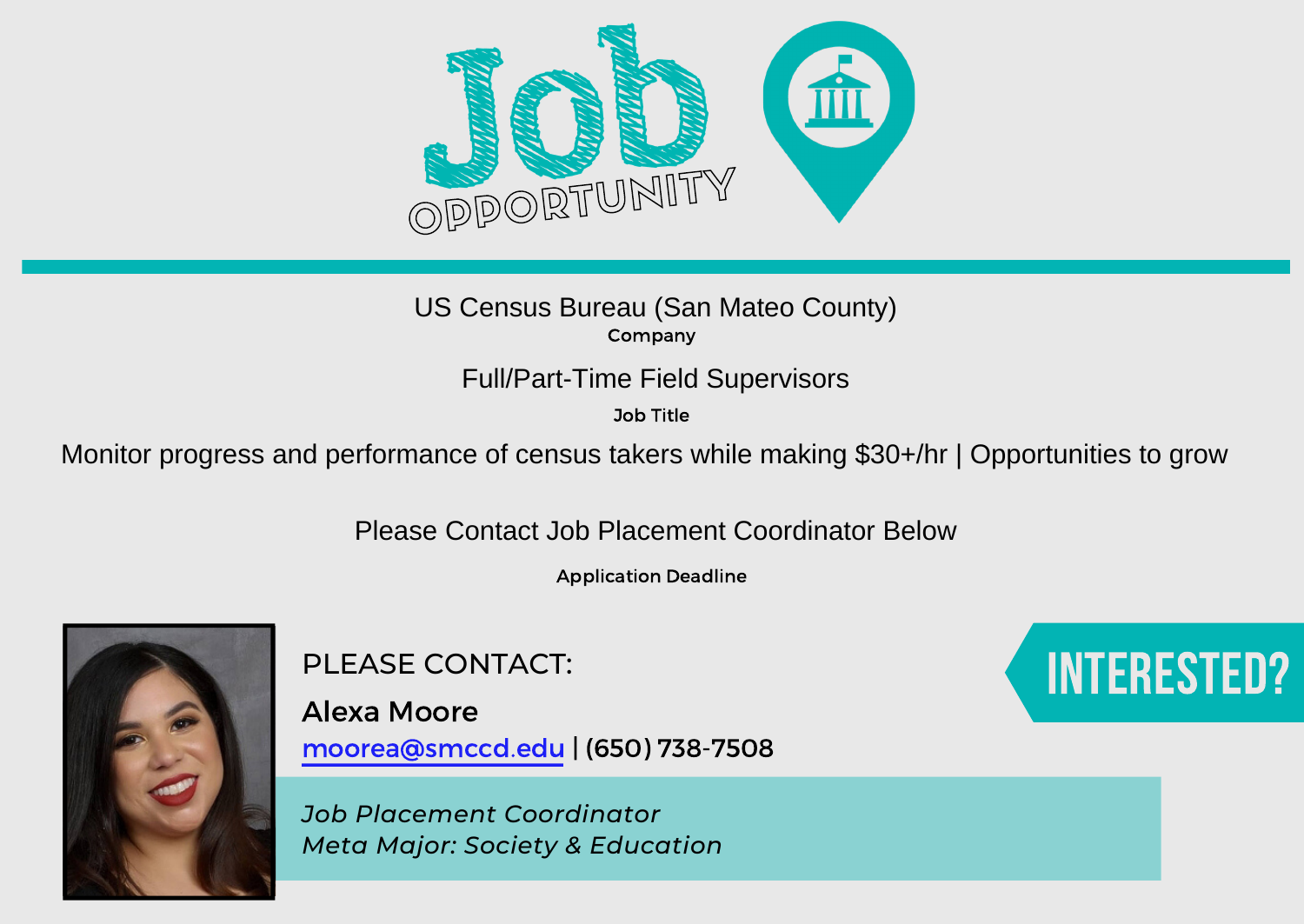

Job Title

US Census Bureau (San Mateo County)<br>
Company<br>
Full/Part-Time Enumerators<br>
Collect and provide information within your community while making \$30/hr | Opportunities to grow

Please Contact Job Placement Coordinator Below

Application Deadline



PLEASE CONTACT:

Alexa Moore moorea@smccd.edu | (650) 738-7508

*Job Placement Coordinator Meta Major: Society & Education*

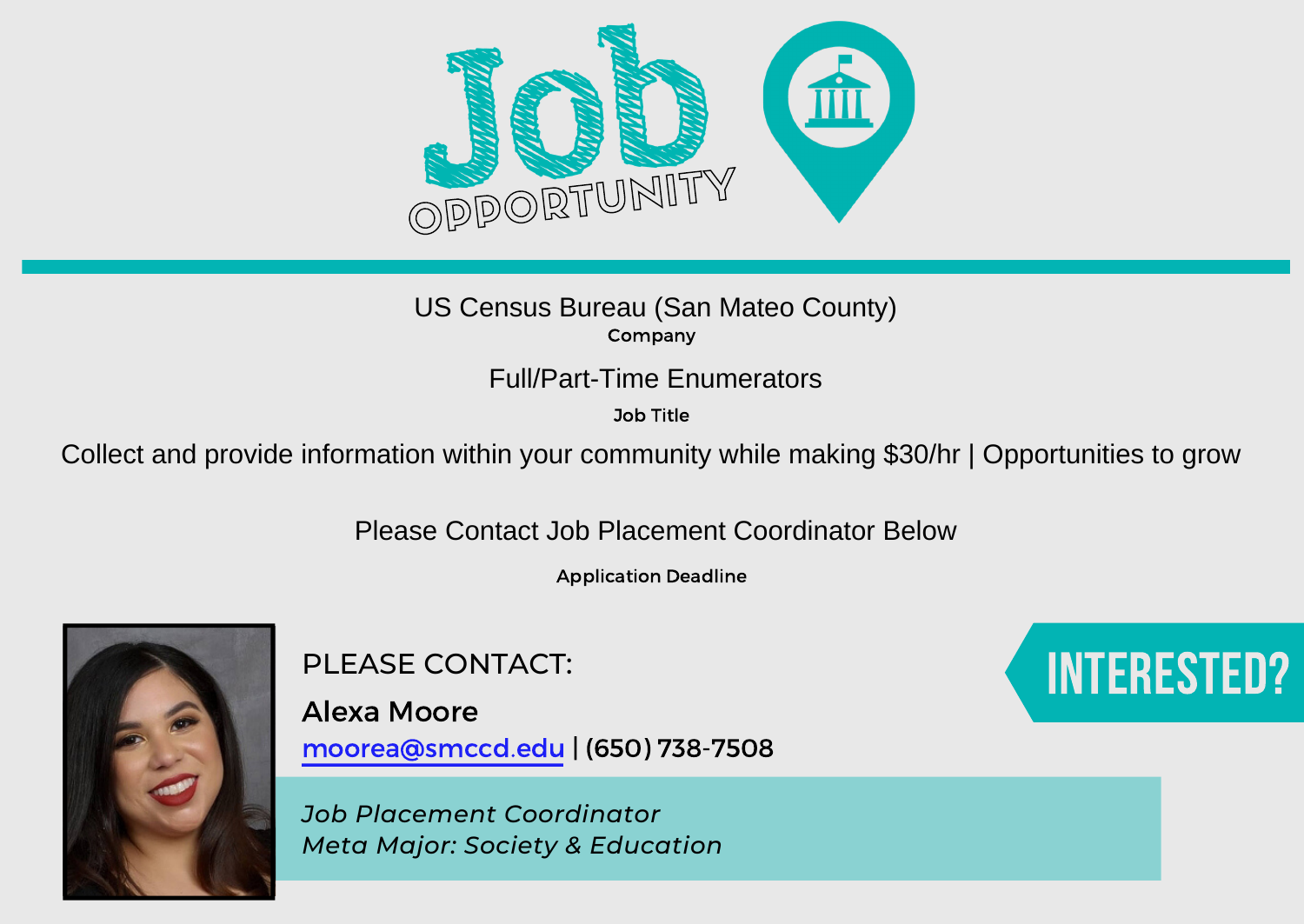

# SFO (South San Francisco, CA)<br>
Company<br>
Full/Part-Time Covenant Aviation Security: Transportation Security Screener<br>
Job Title<br>
Begin your career in helping to protect & serve | Entry-Level | \$23+

Job Title

Please Contact Job Placement Coordinator Below

Application Deadline



PLEASE CONTACT:

Alexa Moore moorea@smccd.edu | (650) 738-7508

*Job Placement Coordinator Meta Major: Society & Education*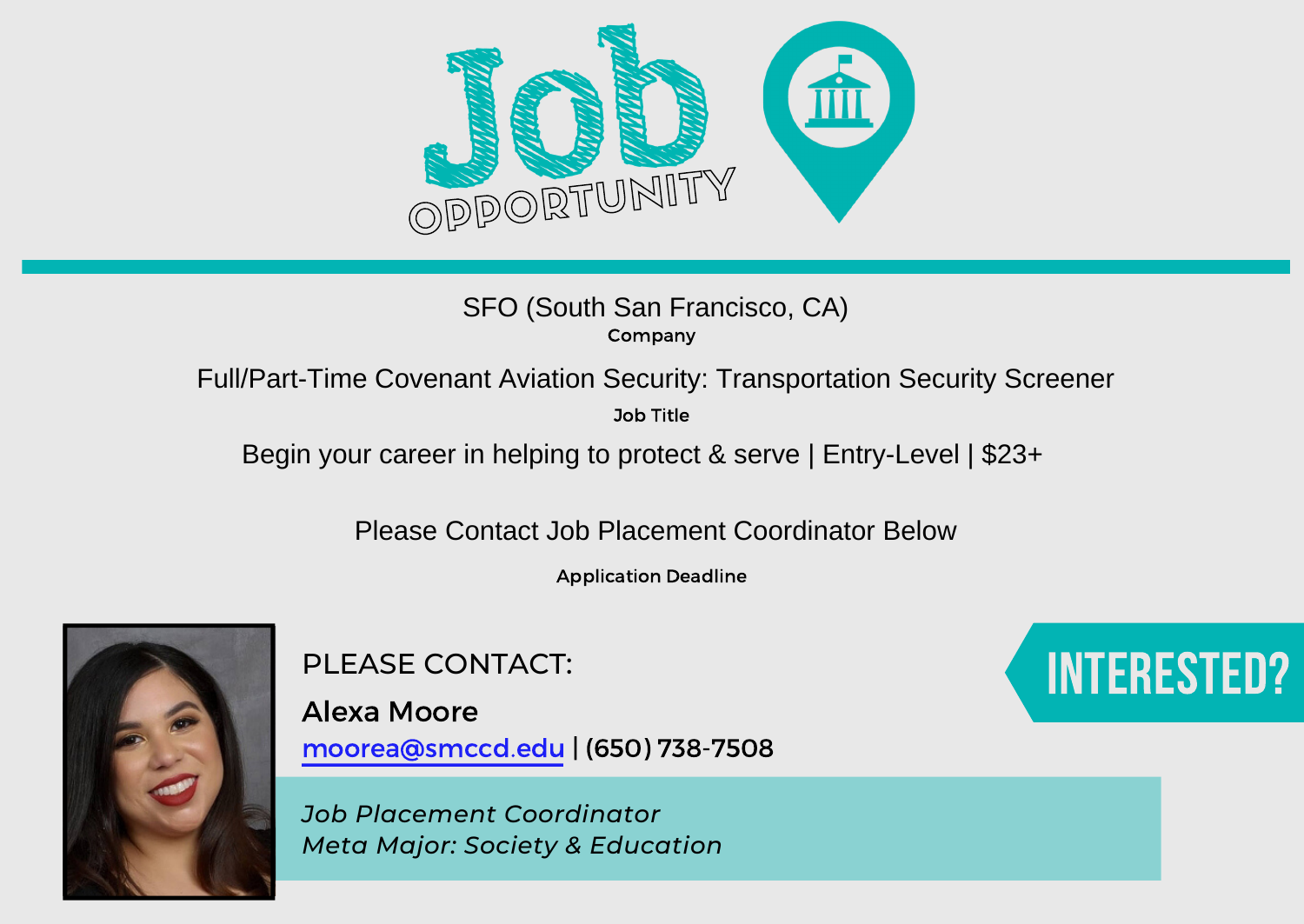

Job Title

Security Industry Specialists (Bay Area Locations)<br>
Company<br>
Full/Part-Time Security Screening Specialists<br>
Job Title<br>
Protect, serve, and observe within communities | Opportunities for growth | \$18/hr<br>
Please Contact Job

Application Deadline



PLEASE CONTACT:

Alexa Moore moorea@smccd.edu | (650) 738-7508

*Job Placement Coordinator Meta Major: Society & Education*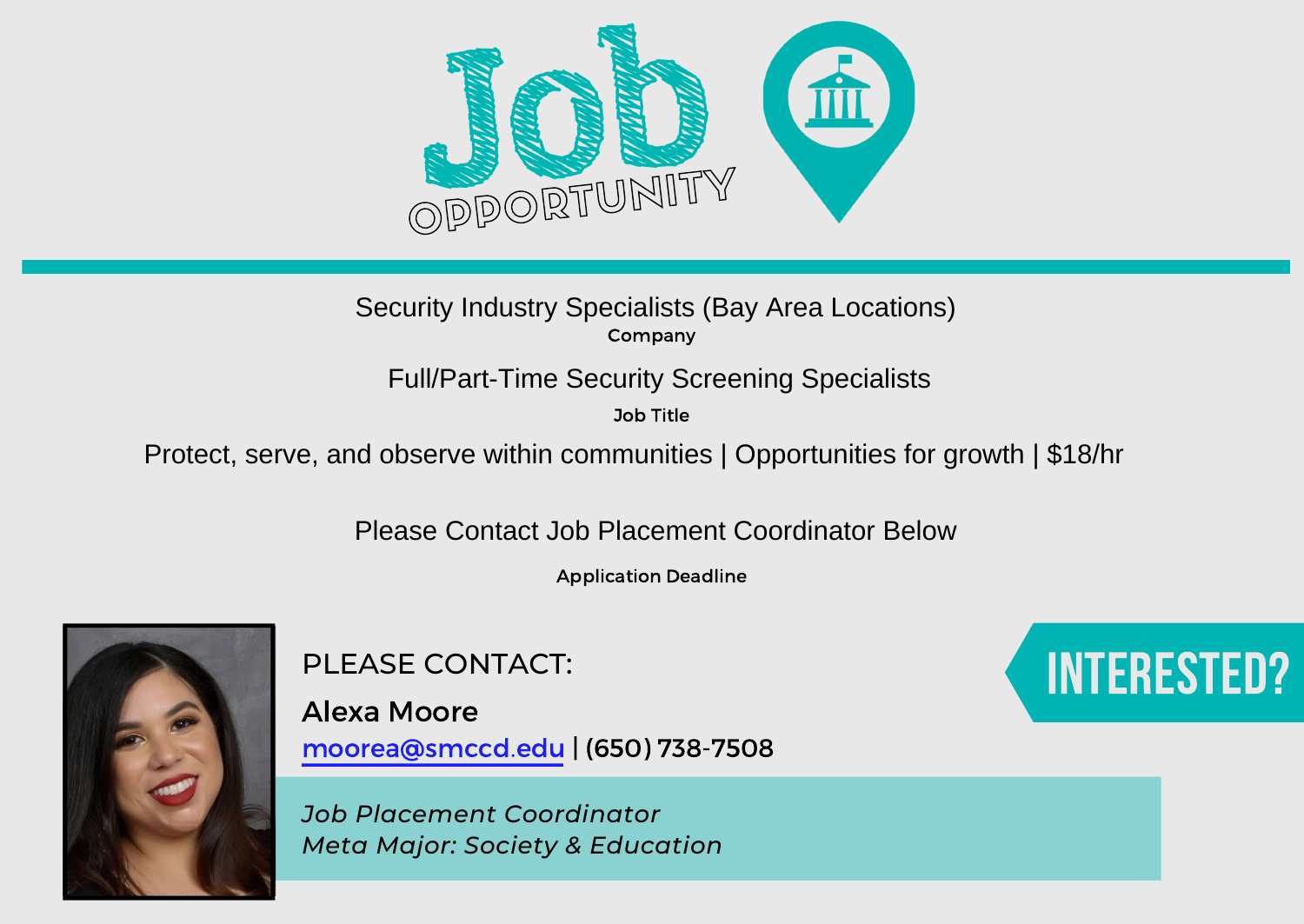

Job Title

San Mateo County Parks (San Mateo)<br>
Company<br>
Full/Part-Time Park Aide<br>
Job Title<br>
Assist park rangers with maintenance of different park locations | Flexible Schedule | \$17+

Please Contact Job Placement Coordinator Below

Application Deadline



PLEASE CONTACT:

Alexa Moore moorea@smccd.edu | (650) 738-7508

*Job Placement Coordinator Meta Major: Society & Education*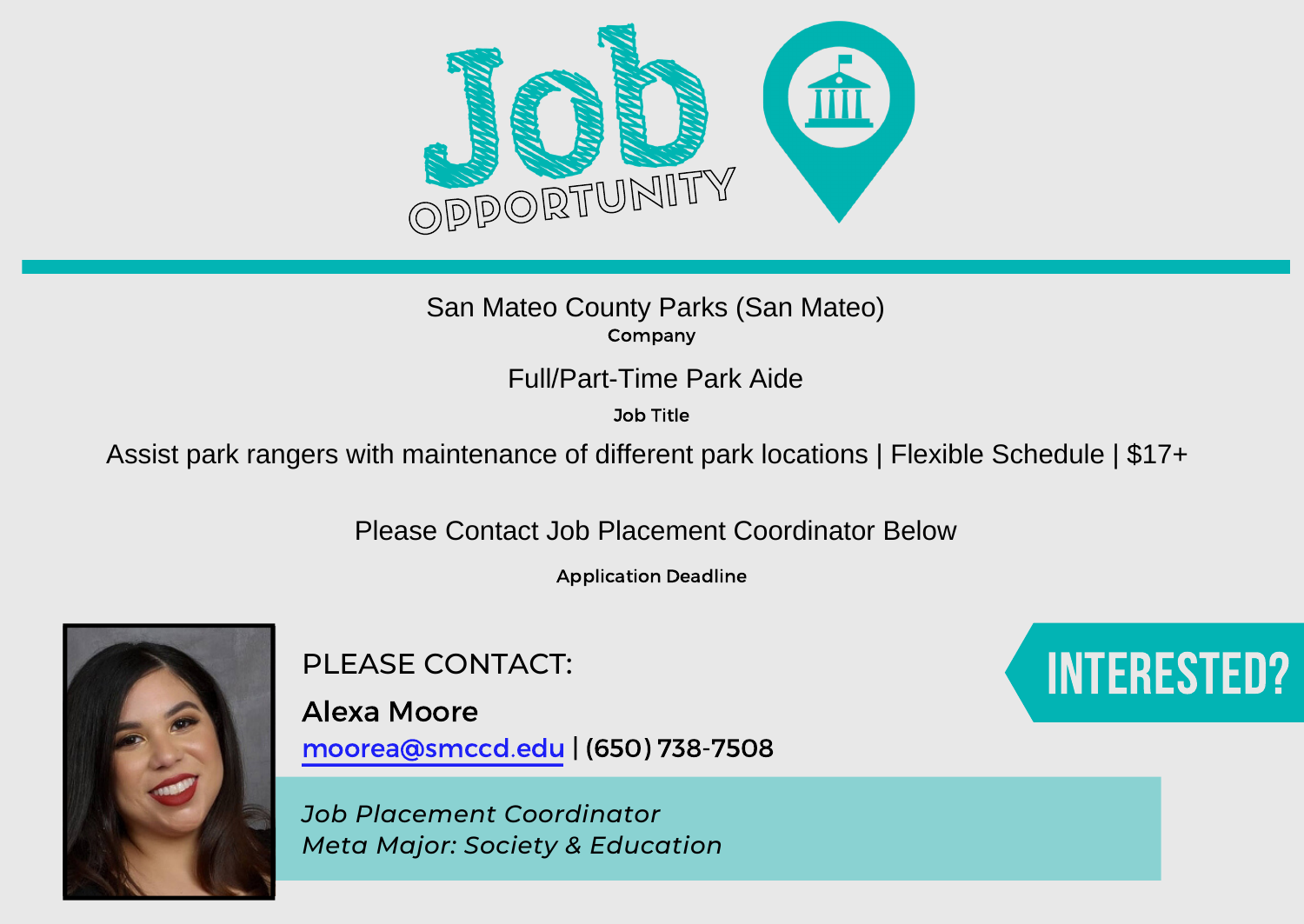

#### Company Fremont Police Department (Fremont)

Job Title

Full-time Police Officer<br><sup>Job Title</sup><br>Protect & Serve | A variety of exciting assignments and training | \$10,000 Sign-Up Bonus

Application Deadline Monday, June 29, 2020



PLEASE CONTACT:

Alexa Moore moorea@smccd.edu | (650) 738-7508

*Job Placement Coordinator Meta Major: Society & Education*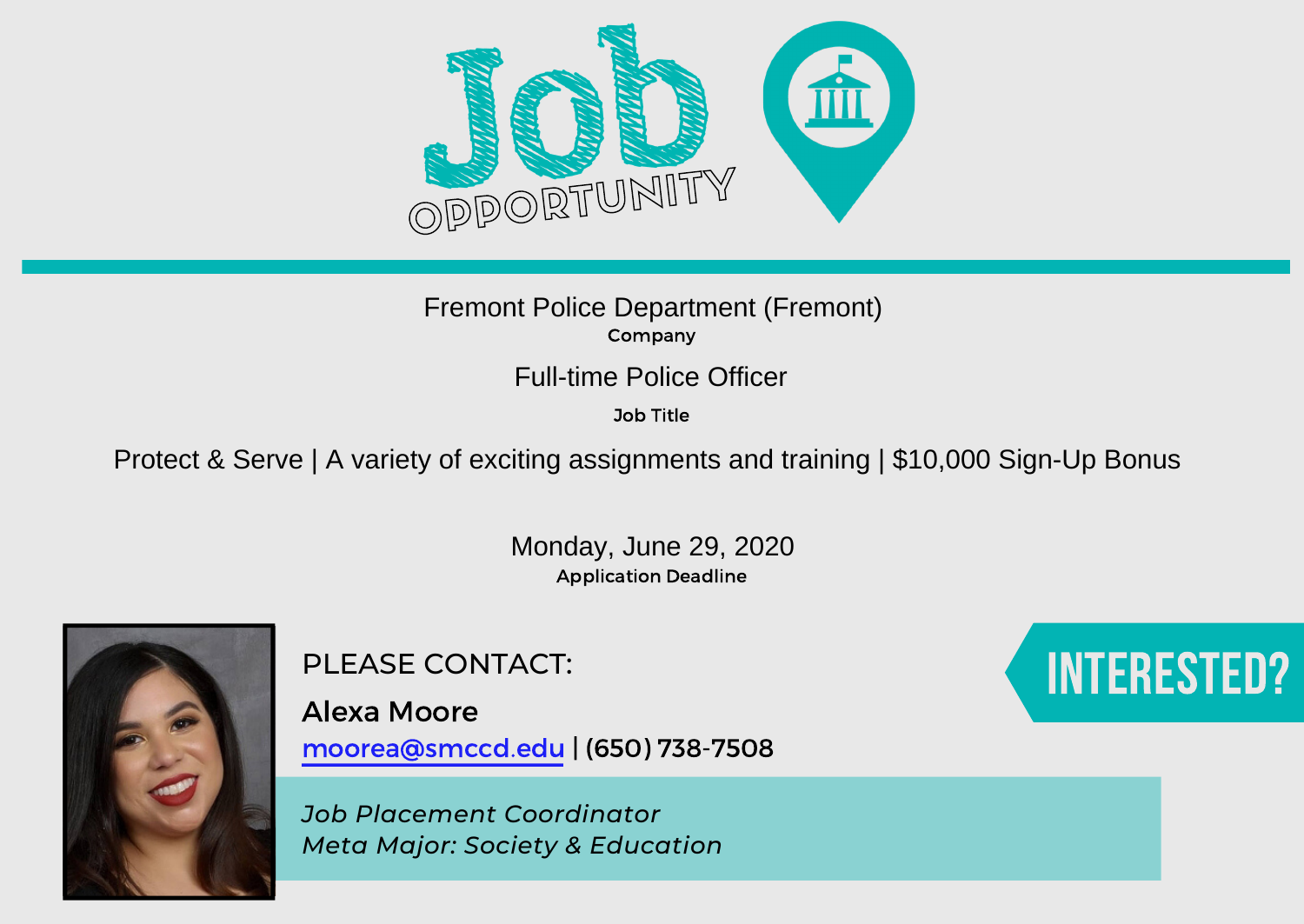

#### Company Easterseals NorCal (Burlingame)

Job Title Part-Time Behavior Interventionist

Gain experience working one on one with children and young adults \$18+ | Entry-Level Positions

Application Deadline Please Contact Job Placement Coordinator Below



PLEASE CONTACT:

Alexa Moore moorea@smccd.edu | (650) 738-7508

*Job Placement Coordinator Meta Major: Society & Education*